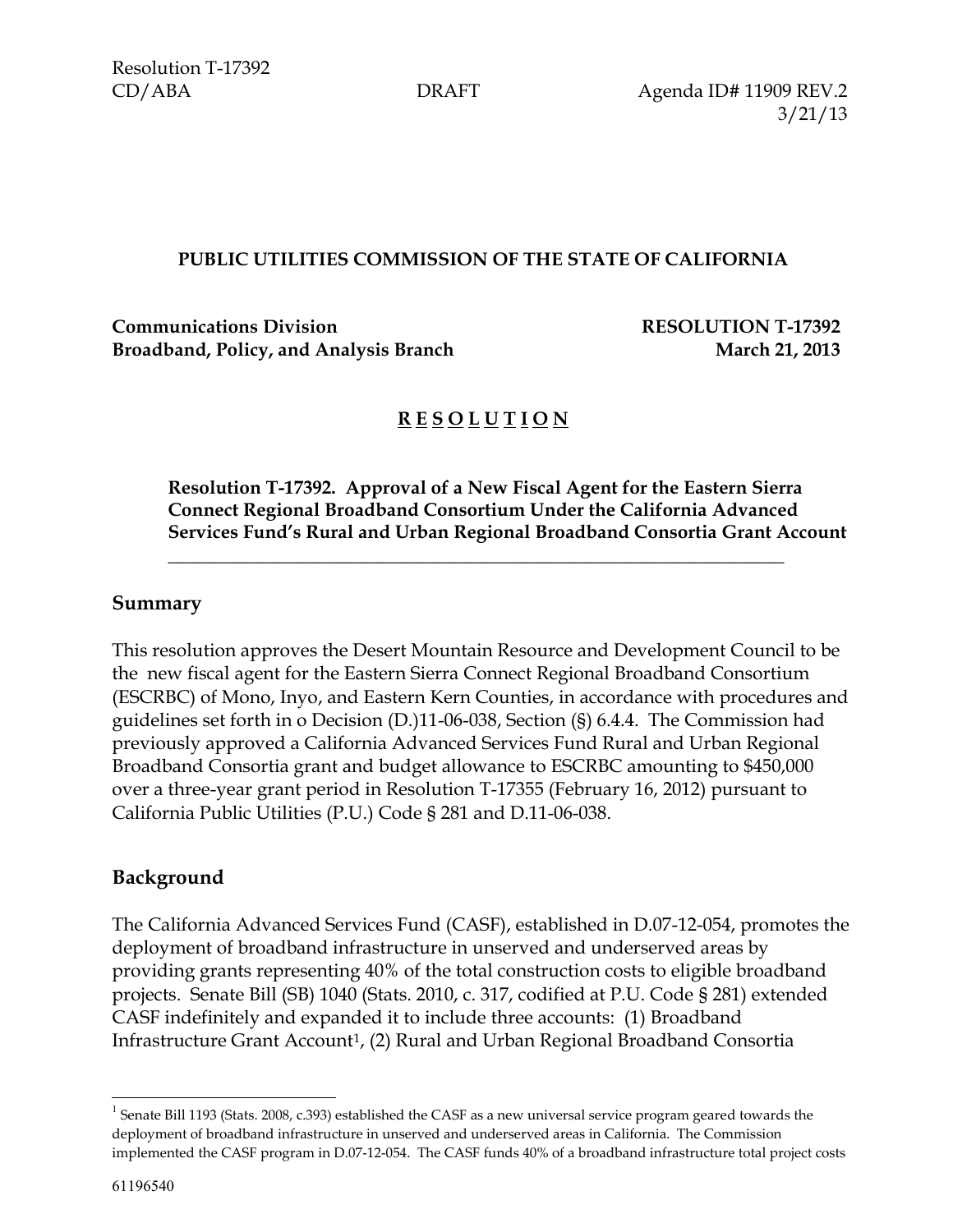Account, and (3) Broadband Infrastructure Revolving Loan Account. The purpose of the Rural and Urban Regional Broadband Consortia Account (Consortia Grant Account) is "to fund the cost of broadband deployment activities other than the capital cost of facilities, as specified by the Commission." (P.U. Code § 281(d).) SB 1040 also increased the CASF fund from \$100 million to \$225 million as follows: funding for the Broadband Infrastructure Grant Account was increased by \$100 million while funding for the Consortia Grant Account and the Broadband Infrastructure Revolving Loan Account was set at \$10 million and \$15 million, respectively. (P.U. Code § 281(b)(1).)

In D.11-06-038 (June 23, 2011), the Commission adopted administrative procedures, guidelines, and a selection process for the Consortia Grant Account. The decision limited consortia grants to only one regional consortium per geographic region, and capped grant funding at \$150,000 per year for each consortium for the first year with a maximum total cap of \$450,000 for three years.2 In addition, the Commission adopted a process for any subsequent changes in the fiscal agent of a Regional Consortium, including a requirement that the Commission must approve by resolution a change of fiscal agent.

On December 2, 2011, the Commission approved Resolution T-17349 which awarded grant funding to a group of seven consortia. On February 16, 2012, Resolution T-17355 awarded funding to another group of seven consortia that includes the ESCRBC. The lead applicant for the ESCRBC, Desert Mountain Resource Conservation and Development Council (Desert Mountain RC&D Council), requests Commission consideration to become the fiscal agent and, in accordance with D.11-06-038 § 6.4.4, this resolution approves a new fiscal agent.

### **Discussion**

 $\overline{a}$ 

With the Commission's approval of Resolution T-17355, the ESCRBC began its first-year operations on March 1, 2012. The Commission also approved the Humboldt State University Sponsored Programs Foundation as the fiscal agent for the ESCRBC, and approved CASF consortium funding for ESCRBC to promote broadband deployment, access, and adoption in Mono, Inyo, and Eastern Kern Counties. ESCRBC receives consortia funding of \$150,000 in its current Year 1, and has the option to renew Years 2 and 3 for \$150,000 each year subject to satisfactory performance and submission of annual work plans.

The ESCRBC's work plans focus on assessing broadband demand and supply in rugged and rural Mono, Inyo, and Eastern Kern Counties. Begun in 2009, ESCRBC's primary work has been spent identifying unserved and underserved communities which led to its

and 10% of the broadband infrastructure total project costs in the case of projects funded by CASF and the American Recovery and Reinvestment Act.

<sup>&</sup>lt;sup>2</sup> With exception to the Los Angeles County region where the Commission adopted a higher funding level per D.11-06-038 and D.11-07-034.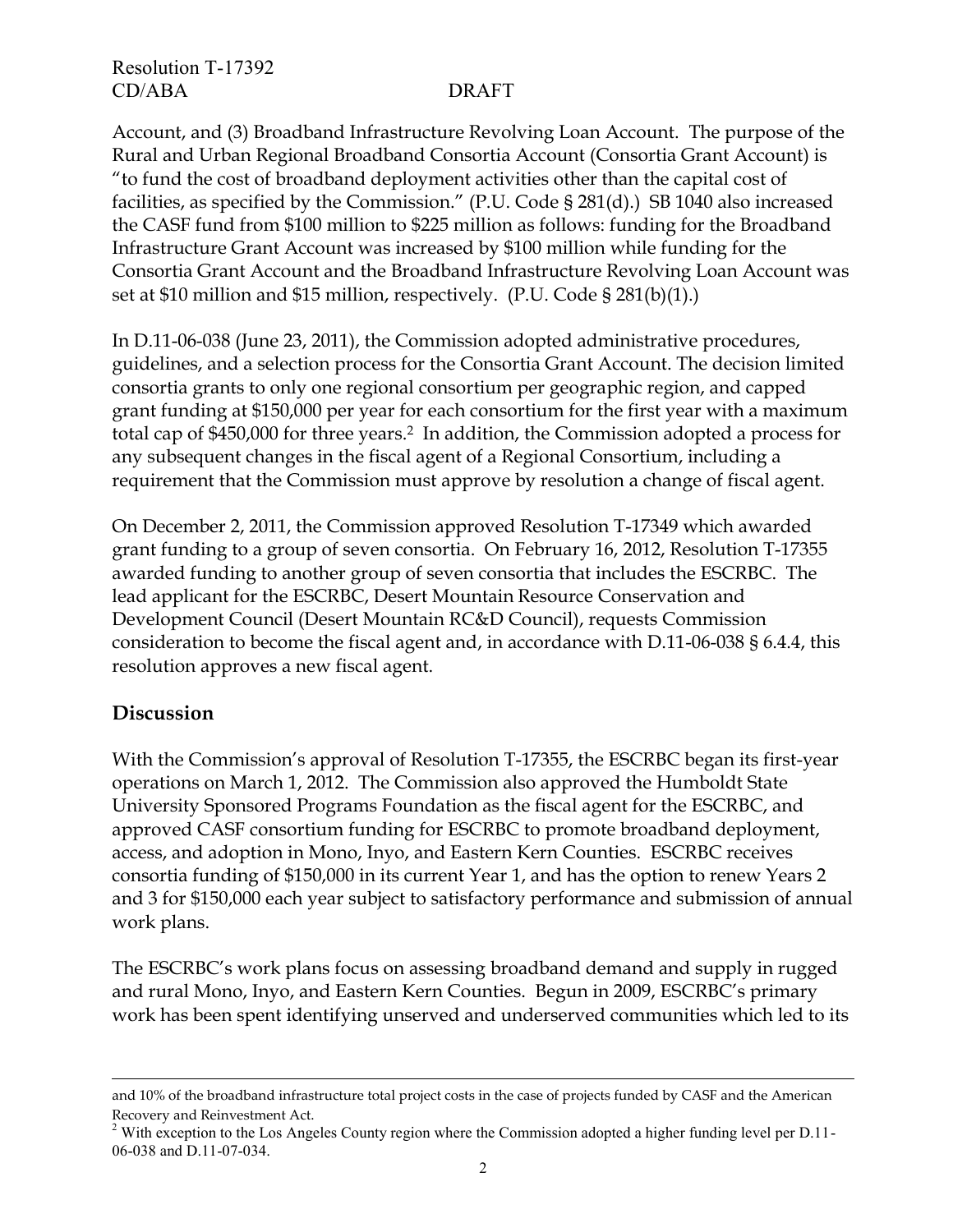conclusion that the region lacks middle-mile facilities needed to support last-mile infrastructure. With that in mind, ESCRBC's main goals are to do the following:

- Maintain up-to-date regional data based on statewide and national information;
- Develop a list of high-priority broadband infrastructure projects by county and share the list with prospective service providers to promote infrastructure expansion interest and opportunities in the region;
- Work with local service providers with the goal to develop at least one infrastructure project plan for the region during the life of the consortium;
- Develop solutions to advance projects that will fill critical gaps in the availability of broadband service, including training organizations and providers about local resources to self-build; and,
- Increase broadband demand and adoption within communities where service exists and with anchor institutions.

ESCRBC members represent all three counties' chambers of commerce, local and regional government, education and public safety, community-based organizations, tourism, parks/recreation, and agriculture, tribal lands in Kern and Inyo, communication and water utilities, and the California Broadband Cooperative/Digital 395 project which received NTIA and CASF broadband infrastructure grant funding in 2010. In anticipation of the completion of the Digital 395 middle-mile project, ESCRBC is poised to undertake outreach activities in its counties which will advance the expansion of critical broadband veins into its regional communities along the strip.

On November 26, 2012, the Desert Mountain RC&D Council, the original applicant for the ESCRBC, submitted a letter to Communications Division's (CD) interim director requesting Commission approval as the fiscal agent for the ESCRBC. In addition, the Desert Mountain RC&D Council included its executive board's resolution dated December 5, 2012, approving its application request for Commission approval. Other attachments included the CASF-required notarized Attachment E affidavit, Attachment H consent form, and standard form 204 payee data record.

In follow-up discussions with CD, ESCRBC explained further that the efficiencies realized from having a fiscal agent which could perform the fiscal duties and be in close proximity to the region would provide the benefit of a shorter lag time in the reimbursement process. The current fiscal agent, Humboldt State University Sponsored Programs Foundation (HSU-SPF), requires as much as 30 days to close its quarterly books before it can attend to preparing reimbursements for ESCRBC to the CASF program. The proposal of a new fiscal agent was mutually agreeable to ESCRBC and HSU-SPF. Further HSU-SPF documented its consent to be replaced via a letter sent on January 11, 2013, to CD's interim director stating that the HSU-SPF agrees to release ESCRBC from the remainder of its fiscal agreement contingent upon Commission approval of this resolution.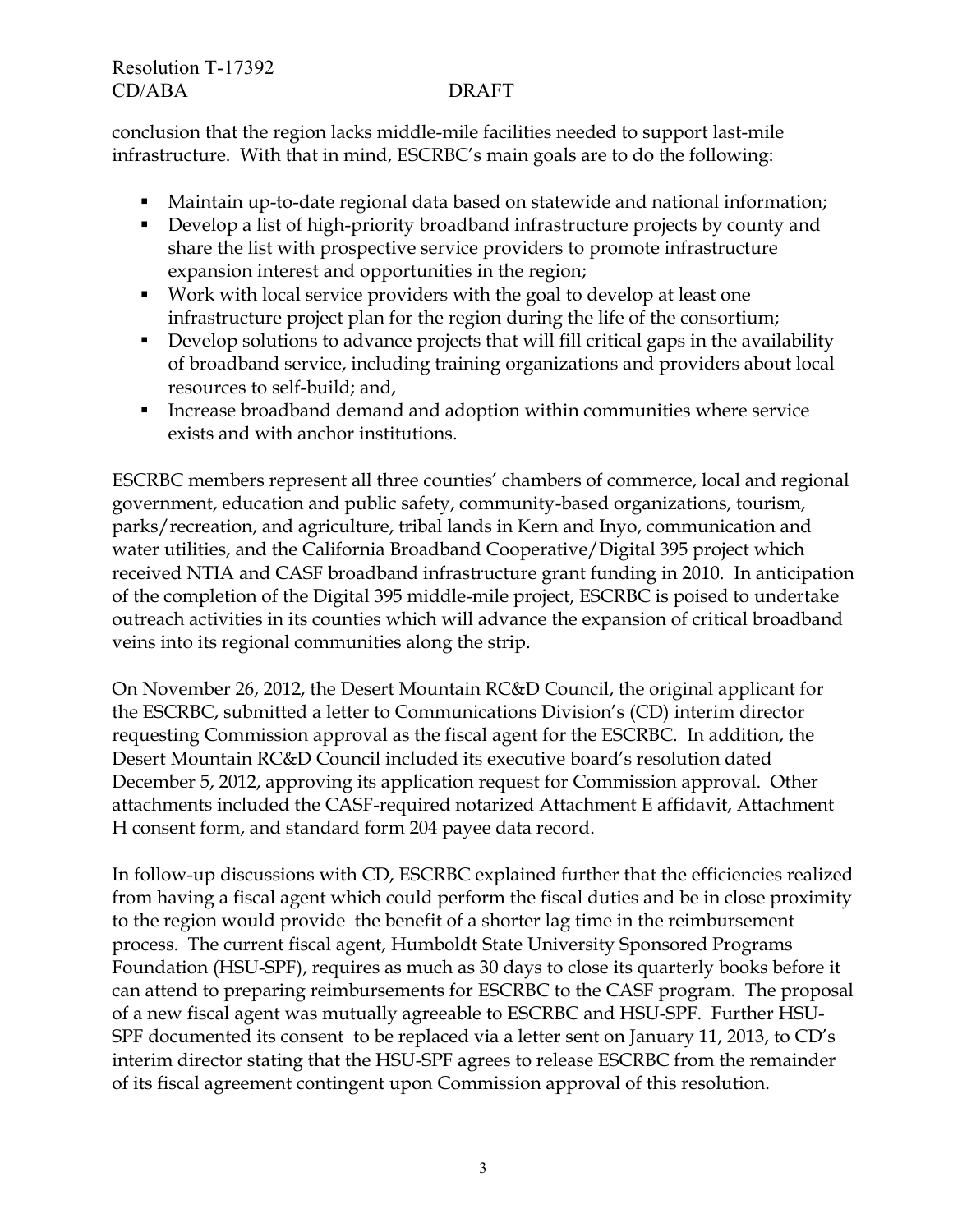In its role as project applicant for the consortium, the Desert Mountain RC&D Council, a 501(c)(3) approved organization, currently oversees the activities and operations of the ESCRBC, including maintaining expense records for the grant, and it possesses the experience and ability to manage the fiscal requirements set forth in D.11-06-038. Examples of recent grant awards it has administered and funding it has managed include two California Department of Conservation grants for Kern Valley watersheds totaling \$477,231; a Department of the Navy, Naval Air Weapons Station's Tui Chub contract of \$251,123; and, several Sierra Nevada Conservancy studies and grants totaling \$174,410.

Therefore, CD staff recommends Desert Mountain RC&D Council to be ESCRBC's new fiscal agent to perform the required fiscal duties including, but not limited to, preparing and administering payment requests, filing quarterly activity reports, and maintaining and producing expense documentation for the CASF program. With the Commission's approval of Desert Mountain RC&D Council as the new fiscal agent, the ESCRBC will continue its work plans for Year 2 and will submit to the CASF consortia coordinator for review and approval a revised Year 2 budget revising funding allocations accordingly for the fiscal agent expense allowance from Humboldt State University Sponsored Programs Foundation to the Desert Mountain Resource and Development Council.

While no direct or quantifiable safety impact is associated with approving a new fiscal agent for this CASF consortium grantee, this resolution has an indirect positive impact on public safety as it would allow CASF consortium activities to continue to promote broadband service in the Eastern Sierra. With broadband service, the public can access interactive health and safety websites.

### **Comments on Draft Resolution**

In compliance with PU Code § 311(g), on February 13, 2013, CD emailed a notice letter to parties on the service lists of Rulemaking (R.) 10-12-008 and R.06-06-028, CASF applicants, and telecommunications carriers registered with the Commission of the availability of the draft of this resolution for public comments at the Commission's web site [http://www.cpuc.ca.gov.](http://www.cpuc.ca.gov/) This letter also informed parties that the final resolution adopted by the Commission will be posted and available at the same web site.

No opening or reply public comments were submitted on this resolution.

# **Findings**

1. In D.11-06-038 (June 23, 2011), the Commission adopted administrative procedures, guidelines, and a process for any subsequent changes in the fiscal agent of a regional consortium. A change in the fiscal agent must be approved by a Commission resolution.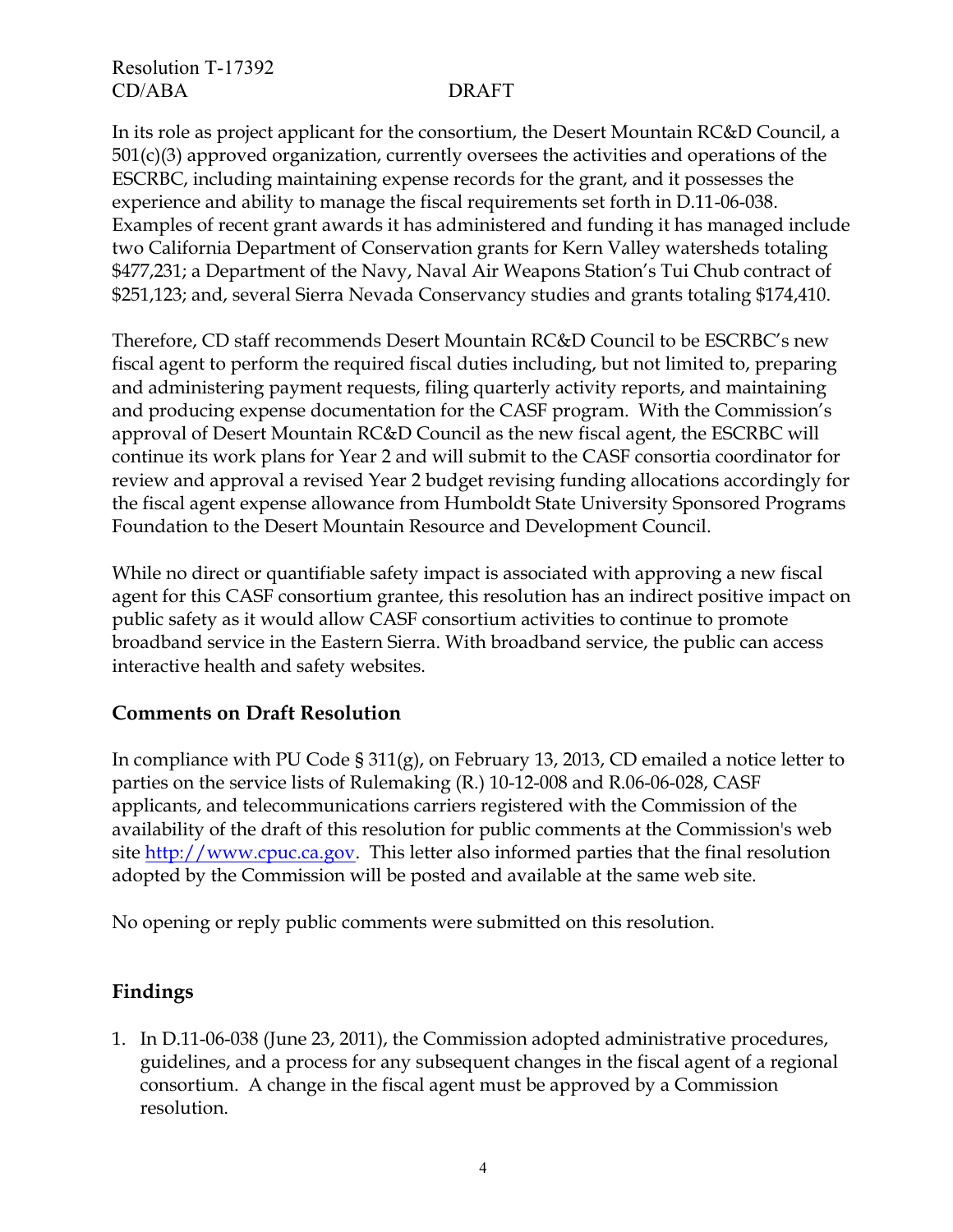- 2. With the Commission's approval of Resolution T-17355 (February 16, 2012), the Eastern Sierra Connect Regional Broadband Consortium began its first-year operations on March 1, 2012.
- 3. Humboldt State University Sponsored Programs Foundation was approved as the fiscal agent for the Eastern Sierra Connect Regional Broadband Consortium.
- 4. Desert Mountain Resource Conservation and Development Council officially requested approval to become the Eastern Sierra Connect Regional Broadband Consortium's fiscal agent in a letter to CD's interim director dated November 26, 2012. Desert Mountain Resource Conservation and Development Council agrees to comply with the Commission's directives and conditions relating to the review, approval, and administration of any consortium application grants, as per D.11-06-038 and the CASF Consortia Administrative Manual.
- 5. Humboldt State University Sponsored Programs Foundation submitted a letter to Communications Division's interim director dated January 11, 2013, stating it agrees to release Eastern Sierra Connect Regional Broadband Consortium from the remainder of its fiscal agreement contingent upon Commission approval of this resolution.
- 6. Communications Division staff recommends that Desert Mountain Resource Conservation and Development Council be the Eastern Sierra Connect Regional Broadband Consortium's new fiscal agent to perform the fiscal duties including, but not limited to, preparing and administering payment requests, filing quarterly activity reports, and maintaining and producing expense documentation for the CASF program.
- 7. With the Commission's approval of Desert Mountain Resource Conservation and Development Council as the new fiscal agent, the Eastern Sierra Connect Regional Broadband Consortium will continue its approved work plans project schedule and will submit a revised budget to reflect adjustments to the fiscal agent expense allowance.
- 8. While no direct or quantifiable safety impact is associated with approving a new fiscal agent, this resolution has an indirect positive impact on public safety as it would allow consortium activities to continue to promote broadband service in the Eastern Sierra.
- 9. Communications Division emailed a notice letter on February 13, 2013, informing the parties of record in Rulemaking (R.) 10-12-008 and R.06-06-028, CASF applicants, and telecommunications carriers registered with the Commission of the availability of the draft resolution for public comments at the Commission's web site [http://www.cpuc.ca.gov.](http://www.cpuc.ca.gov/)
- 10. No opening or reply public comments were submitted on this resolution.

# **THEREFORE, IT IS ORDERED that:**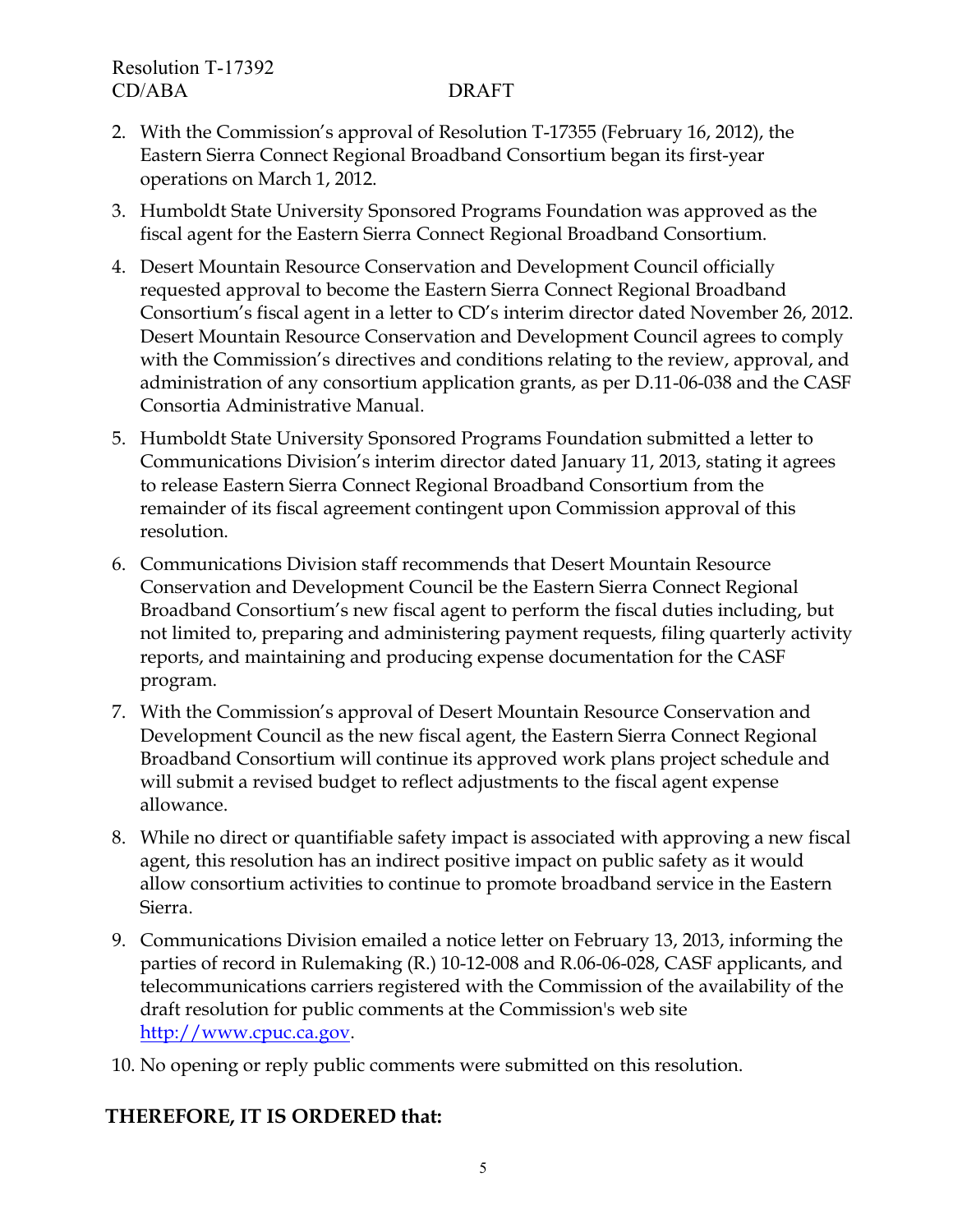- 1. Desert Mountain Resource Conservation and Development Council is approved as the fiscal agent for the Eastern Sierra Connect Regional Broadband Consortium.
- 2. Desert Mountain Resource Conservation and Development Council shall administer the fiscal responsibilities of the Eastern Sierra Connect Regional Broadband Consortium in accordance to Commission Decision 11-06-038 and the California Advanced Services Fund Regional Consortia Administrative Manual.
- 3. To receive Year 3 of the budget allowances authorized by this resolution, the Eastern Sierra Connect Regional Broadband Consortium shall submit work plans for approval by October 1, 2013.
- 4. The disbursement of funds shall be subject to the requirements set forth in Decision 11-06-038 including the submission of quarterly progress reports and supporting documentation for payment reimbursement.